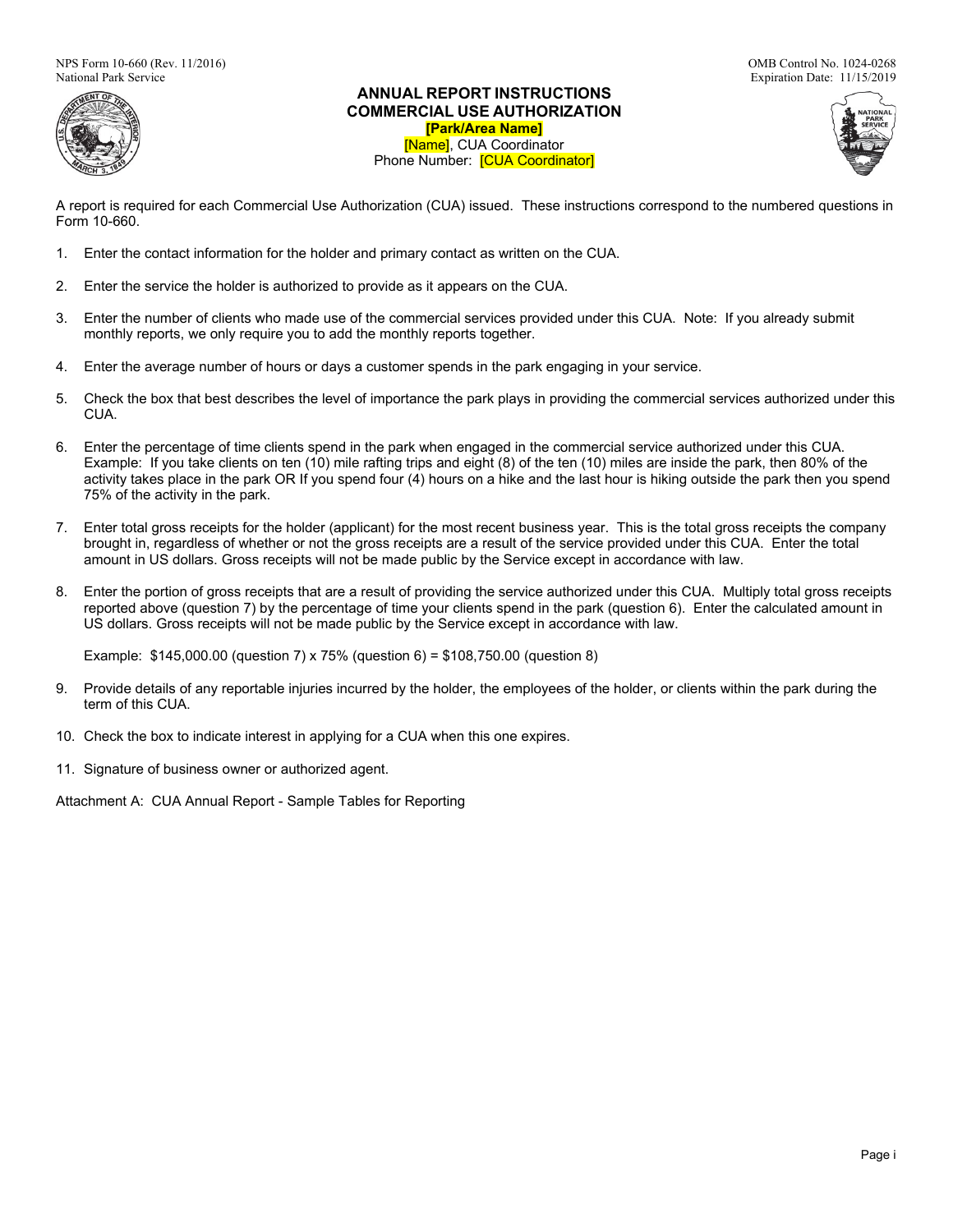|    | <b>National Park Service</b><br>Expiration Date: 11/15/2019<br><b>ANNUAL REPORT</b><br><b>COMMERCIAL USE AUTHORIZATION</b><br><b>ATIONAL</b><br>[Park/Area Name]<br>[Name], CUA Coordinator<br>Phone Number: [CUA Coordinator]                                                                                                                                                                              |  |  |  |  |  |  |  |
|----|-------------------------------------------------------------------------------------------------------------------------------------------------------------------------------------------------------------------------------------------------------------------------------------------------------------------------------------------------------------------------------------------------------------|--|--|--|--|--|--|--|
|    | <b>For Calendar Year:</b>                                                                                                                                                                                                                                                                                                                                                                                   |  |  |  |  |  |  |  |
|    | <b>DUE BY:</b>                                                                                                                                                                                                                                                                                                                                                                                              |  |  |  |  |  |  |  |
| 1. | <b>CONTACT INFORMATION:</b><br>Holder Name: Contact Person (if different)<br>Contact Person (if different)                                                                                                                                                                                                                                                                                                  |  |  |  |  |  |  |  |
|    | Business Name<br>Email (business)                                                                                                                                                                                                                                                                                                                                                                           |  |  |  |  |  |  |  |
|    | Mailing Address IV inter<br>  Summer<br>(Street Address)<br>Email (contact person)                                                                                                                                                                                                                                                                                                                          |  |  |  |  |  |  |  |
|    | (City, State, Zip Code)                                                                                                                                                                                                                                                                                                                                                                                     |  |  |  |  |  |  |  |
|    | Fax<br>$\Box$ Winter<br>Phone<br>  Summer<br>I Summer                                                                                                                                                                                                                                                                                                                                                       |  |  |  |  |  |  |  |
| 2. | SERVICES PROVIDED: (As it appears on your authorization.)                                                                                                                                                                                                                                                                                                                                                   |  |  |  |  |  |  |  |
|    | <b>VISITOR USE INFORMATION</b>                                                                                                                                                                                                                                                                                                                                                                              |  |  |  |  |  |  |  |
| 3. | <b>VISITORS AND/OR TRIPS:</b><br>Enter the number of clients serviced within the park over the past year:<br>Enter the number of trips (if applicable) your company made to the park over the past year:                                                                                                                                                                                                    |  |  |  |  |  |  |  |
| 4. | LENGTH OF STAY: (If applicable)<br>Enter the average length of time your clients were in the park as a result of the service you provided (if applicable). For day trips,<br>show the average number of hours that you spend in the park per trip. For overnight trips show the average number of nights that<br>you spend in the park per trip from the first travel day to the last day exiting the park. |  |  |  |  |  |  |  |
|    | Average hours per trip:<br>(Trips that use lodging outside of the park are considered day trips.)                                                                                                                                                                                                                                                                                                           |  |  |  |  |  |  |  |
|    | Average number of nights per trip:<br>(If provided, use table below to report total visitor use numbers.)                                                                                                                                                                                                                                                                                                   |  |  |  |  |  |  |  |
|    | [Note: Park may modify and insert appropriate table for reporting visitor use information (See "Attachment A").                                                                                                                                                                                                                                                                                             |  |  |  |  |  |  |  |
| 5. | The park is:                                                                                                                                                                                                                                                                                                                                                                                                |  |  |  |  |  |  |  |

□ the **EXCLUSIVE** destination for your clients. (This means it is the only designation being offered on the trip, not including brief stops along the way. 100% of your trip is a result of your visiting the park.)

a **KEY DESTINATION** or a **SIGNIFICANT LOCATION.** (This means it is one of several sites where your services are provided. Some percentage of your trip is a result of being in the park.)

6. What percentage of the service you provide is a result of visiting the park?

# **FINANCIAL INFORMATION**

- 7. Enter the total gross receipts for your operation:
- 8. Enter the portion of the total gross receipts earned that resulting from visiting the park: *(See Instructions)*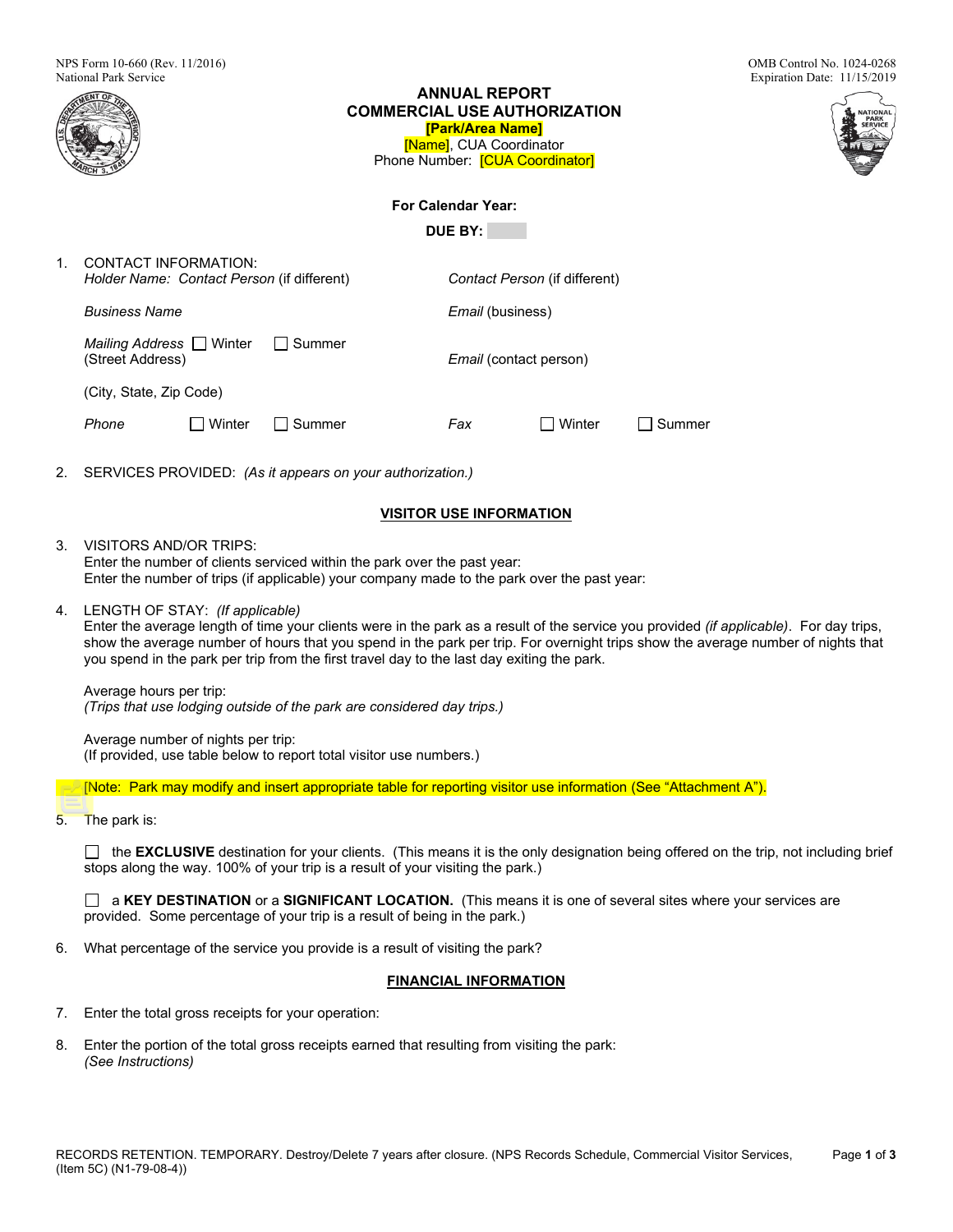### **INJURY INFORMATION**

9. Did any reportable injuries occur during your trips this year?  $\Box$  Yes  $\Box$  No

**If "Yes"**, please use a separate sheet of paper to report the date of the incident and a brief statement of the incident. Include a description of the activity taking place at the time of the injury, the type of injury, and the action taken to provide patient care. Please include the sex and age of the patient (omit the patient's name). A reportable injury involves any medical incident or injury requiring medical aid beyond Basic First Aid and/or when a request for medical aid/rescue assistance is made. You do not need to send in a report if you have already done so.

### **RETURNING**

10.  $\Box$  Our company plans to return next year.  $\Box$  Our company does not plan to return.

11. **SIGNATURE: False, fictitious or fraudulent statements or representations made in this report may be grounds for denial or revocation of the Commercial Use Authorization and may be punishable by fine or imprisonment (U.S. Code, Title 18, Section 1001). Authorized Agents must attach proof of authorization to sign below.**

*By my signature, I hereby attest that all my statements and answers on this form and any attachments are true, complete, and accurate to the best of my knowledge.*

Signature Date Date of the Date of the Date of the Date of the Date of the Date of the Date of the Date of the

Printed Name Title

**NOTICES**

#### **Privacy Act Statement**

**Authority:** The authority to collect information on the attached form is derived from 16 U.S.C. 5966, Commercial Use Authorizations.

**Purpose:** The purposes of the system are (1) to assist NPS employees in managing the National Park Service Commercial Services program allowing commercial uses within a unit of the National Park System to ensure that business activities are conducted in a manner that complies with Federal laws and regulations; (2) to monitor resources that are or may be affected by the authorized commercial uses within a unit of the National Park System; (3) to track applicants and holders of commercial use authorizations who are planning to conduct or are conducting business within units of the National Park System; and (4) to provide to the public the description and contact information for businesses that provide services in national parks.

**Routine Uses:** In addition to those disclosures generally permitted under 5 U.S.C.552a(b) of the Privacy Act, records or information contained in this system may be disclosed outside the National Park Service as a routine use pursuant to 5 U.S.C. 552a(b)(3) to other Federal, State, territorial, local, tribal, or foreign agencies and other authorized organizations and individuals based on an authorized routine use when the disclosure is compatible with the purpose for which the records were compiled as described under the system of records notice for this system.

**Disclosure:** Providing your information is voluntary, however, failure to provide the requested information may impede the processing of your commercial use authorization application.

#### **Paperwork Reduction Act Statement**

In accordance with the Paperwork Reduction Act (44 U.S.C. 3501), please note the following. This information collection is authorized by The Concession Management Improvement Act of 1998 (54 U.S.C. 101911). Your response is required to obtain or retain a benefit in the form of a Commercial Use Authorization. We will use the information you submit to evaluate your impact to park resources and compliance with park regulations and limitations. We may not conduct or sponsor and you are not required to respond to a collection of information unless it displays a currently valid Office of Management and Budget control number.

#### **Estimated Burden Statement**

We estimate that it will take approximately 1.25 hours to prepare a report, including time to review instructions, gather and maintain data, and complete and review the report. Send comments regarding this burden estimate or any other aspect of this collection of information, including suggestions for reducing this burden, to the Information Collection Officer, National Park Service, 12201 Sunrise Valley Drive, MS-242 Rm. 2C114, Reston, VA 20192. Please do not submit your form to this address, but rather to the address at the top of the form.